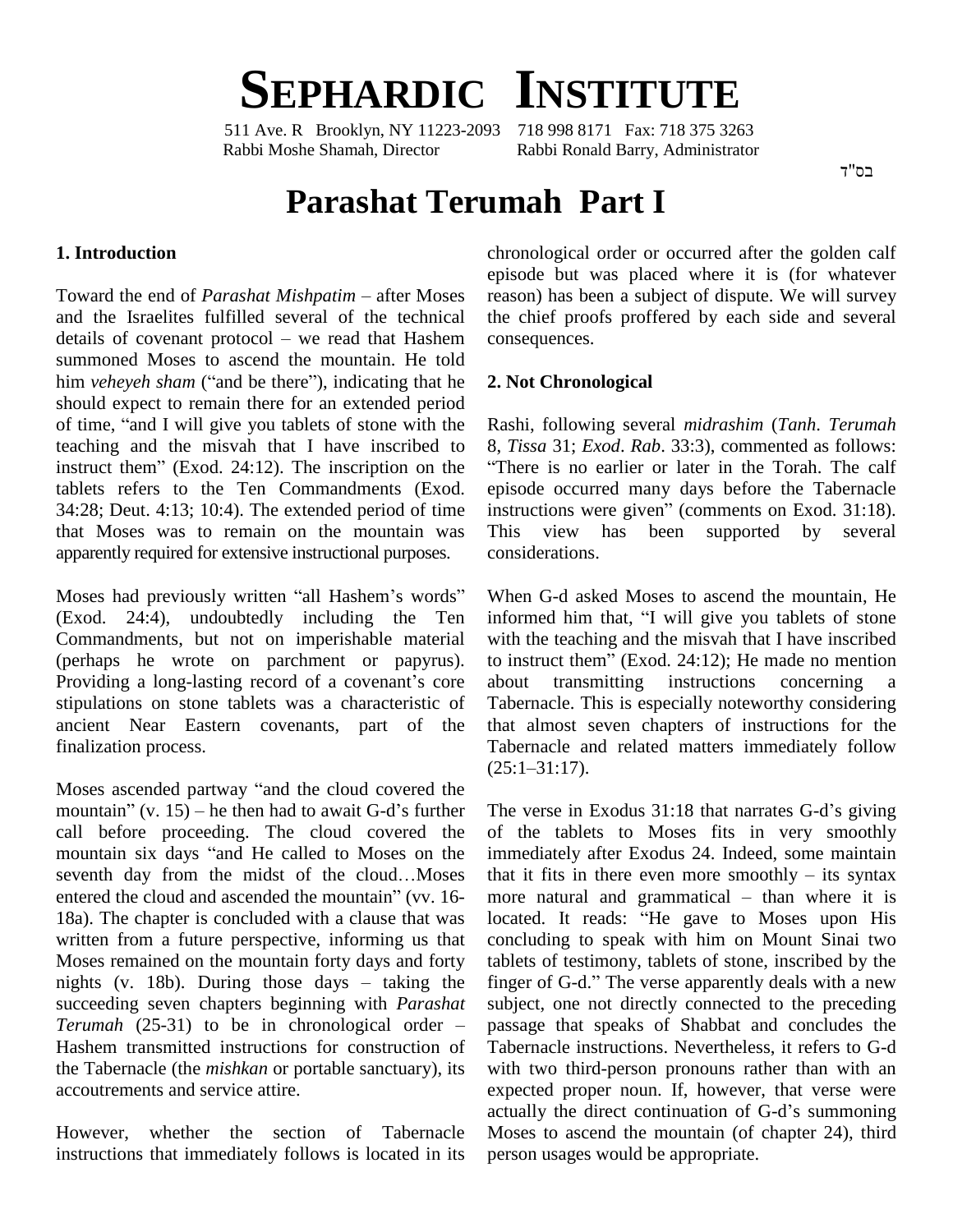Abarbanel and Sforno also subscribe to this view, applying the principle, "There is no earlier or later in the Torah," to our subject. They claim that this interpretation resolves major textual problems. Sforno zabah. But just this is what I commanded them: states as follows:

It was during the last series of forty days (subsequent to the golden calf) that Moses was It was during the last series of forty days<br>(subsequent to the golden calf) that Moses was<br>first commanded regarding the Tabernacle...This first commanded regarding the Tabernacle...This<br>is indicated by the earlier verse, "An altar of earth you shall make for Me...in every place that I cause My name to be mentioned I will come to you to bless you shall make for Me...in every place that I cause<br>My name to be mentioned I will come to you to<br>bless you" (Exod. 20:21) [implying that originally 3: there were no specific and elaborate instructions regarding an altar or its location.] Now they will need designated priests, a matter indicated by And you shall bring forth Aaron your brother and head designated priests, a matter indicated by<br>"And you shall bring forth Aaron your brother and<br>his sons" (28:1)...considering that the tribe of Levi [which contains the priests] was not chosen to serve until after the golden calf, as evidenced in Deuteronomy 10:8 (comments on Exod. 24:18).

According to him, the Tabernacle, sacrificial legislation, priesthood and associated matters would not have been part of the Torah had Israel remained faithful to the covenant. The Decalogue precepts with the associated laws would have sufficed for the nation commanded had they not sinned...Thus in of G-d to fulfill its mission. Apparently, there would have been increased reliance on human conscience, on enlightened precedent, and concepts of general spirituality and discipline. But after the golden calf it enlightened precedent, and concepts of general<br>spirituality and discipline. But after the golden calf it<br>became evident that without a tangible symbol of G-d's Acc presence and the establishment of institutionalized worship and sacrifice, the Israelites would not be able to maintain a high-level commitment to the covenant. Therefore, G-d granted them the Tabernacle and of that verse, "in every place that I cause My name to associated rituals to bring them to a fuller be mentioned I will come to you to bless you," do not consciousness of His presence and demands.

Abarbanel supports the view that Tabernacle instructions were not part of the original lawgiving from the following passage. Jeremiah quotes Hashem telling the people that in the sinful way they were from the following passage. Jeremiah quotes Hashem we<br>telling the people that in the sinful way they were not<br>acting, עלוֹתֵיכֶם סְפוּ עַל זִבְחֵיכֶם ('Add your doe burnt offerings to your [regular] sacrifices and eat acting, עלוֹתֵיכֶם סְפוּ עַל זִבְחֵיכֶם וְאִכְלוּ בָשָׂר ("Add your does<br>burnt offerings to your [regular] sacrifices and eat not<br>meat" [Jer. 7:21]). In other words, the worshippers He v meat" [Jer. 7:21]). In other words, the worshippers may just as well eat from their '*olah* sacrifices (burnt offerings from which it is prohibited to eat) together may just as well eat from their '*olah* sacrifices (burnt<br>offerings from which it is prohibited to eat) together The un<br>with the *zebahim* sacrifices (from which it is permitted *Mishp* to eat). Hashem explains:

...for I did not speak with your fathers or command them at the time when I brought them forth from the land of Egypt concerning *'olah* or command them at the time when I brought them forth from the land of Egypt concerning *'olah* or Hearken to My voice that I may be your G-d and you may be My people, and you shall walk in all the way that I command you that it shall be well with you (Jer. 7:22-23).

#### Abarbanel comments:

The Rambam...wrote (*Guide for the Perplexed*, 3:32) that this passage has presented great difficulty to all whose opinion has been heard on the subject, for how can it state that we were not commanded regarding <sup>ë</sup>*olah* or *zabah*? <sup>A</sup> great number of the Torah's laws concern them! My explanation follows. After the Exodus, when Israel stood at Mount Sinai and received Torah and misvot, G-d did not command them regarding sacrifices; He only commanded them regarding proper beliefs and practices. Subsequent to the sacrifices; He only commanded them regarding<br>proper beliefs and practices. Subsequent to the<br>golden calf, when He saw their evil inclination, He saw fit to provide them a cure for their sickness and evil and established the laws of the various<br>sacrifices...which would not have been<br>commanded had they not sinned...Thus in sacrifices...which would not have been *Parashiyot Yitro* and *Mishpatim* (prior to the golden calf) there is no mention of G-d commanding '*olah* or *zabah* (comments on Jer. 7). golden calf) there is no mention of G-d

According to Abarbanel, the statements shortly after the Exodus Decalogue, "An earthen altar make for Me According to Abarbanel, the statements shortly after<br>the Exodus Decalogue, "An earthen altar make for Me<br>and sacrifice upon it your *'olot* and *shelamim*, your the Exodus Decalogue, "An earthen altar make for Me<br>and sacrifice upon it your *'olot* and *shelamim*, your<br>cattle and sheep" (Exod. 20:21) and the continuation and sacrifice upon it your *'olot* and *shelamim*, your cattle and sheep'' (Exod. 20:21) and the continuation of that verse, "in every place that I cause My name to cattle and sheep" (Exod.  $20:21$ ) and the continuation present a conflict with the Jeremiah passage. Those statements that describe the status of sacrifices after the lawgiving but before the golden calf were not commands. Given that in those days some sacrifices were inevitable, whether G-d had commanded them or not, that verse should be taken as G-d saying that He does not desire elaborate altar or sacrificial rites and is not mandating them, such rituals being optional. But He will respond to sincere sacrificial service.

The unusual formulation of the one verse in *Parashat Mishpatim* that entails a law concerning sacrifices has also been proffered as support for the opinion that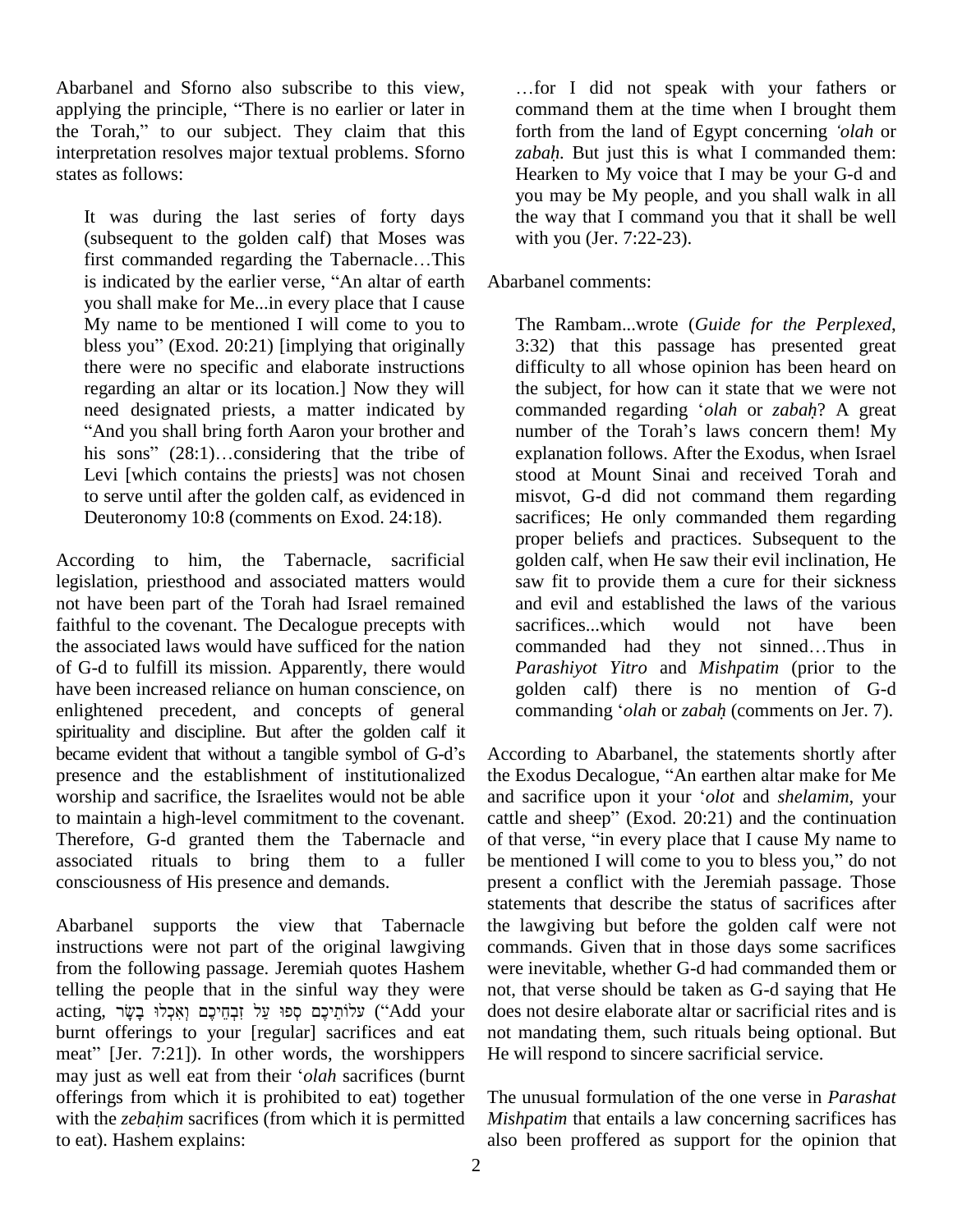views the Torah's sacrificial program as having been commanded late. The verse reads: "One who sacrifices to a god shall be proscribed, except to Hashem alone" (Exod. 22:19). The word structure may be taken to imply that a sacrifice presented to Hashem is an exception from condemnation, it is an act that is merely tolerated. Such a statement is hardly to be thought of as consistent with a mandatory sacrificial program.

In addition, Tabernacle instructions and the associated program of sacrifices and rituals appear to be of a different nature than the legislation of the Decalogue and *Parashat Mishpatim*. Finally, the legislation of the Decalogue and Exodus  $21-23$  seem to come to a conclusion and in chapter 24 Moses and the Israelites fulfill several covenant "closing" procedures. What was lacking from covenant protocol was inscription on stone tablets, and that was the purpose for which Hashem summoned Moses to the mountaintop. The Tabernacle and sacrificial legislation were apparently G-d's mention toward the end of Exodus 24 that He not part of the original program.

If the Tabernacle section was given after the golden receptacle for them, for they cannot be left calf why was it placed where it is? The answer might "homeless." Hence, an ark comes to mind, and it is, be that it was to attach the new legislation to the lawgiving. Once added to the Torah, it was important to ensure that it would not be viewed as inferior legislation but be seen as a continuation of the lawgiving.

Deuteronomy is extremely restrained regarding the sanctuary and cultic ritual. In Exodus, Leviticus and Numbers, the term *mishkan* is attested 101 times, but in Deuteronomy it does not appear a single time. The other common term for the Tabernacle, the *ohel* in Deuteronomy it does not appear a single time. The<br>other common term for the Tabernacle, the *ohel* The f<br>*mo*<sup>*'ed*</sup> (the Tent of Meeting) is only referred to a mani single time in Deuteronomy (in chapter 31), and the told case is similar with other terms and concepts on N<br>associated with the Tabernacle. The Ramban's cloud case is similar with other terms and concepts explanation that priests are diligent and do not require additional exhortations surely appears inadequate. the According to the view that the Tabernacle and its m comprehensive rituals were not part of G-d's original va According to the view that the Tabernacle and its plan, one may wonder: Is the Deuteronomy law section focused on the original covenant formulation as it was in its pristine state, anticipating a simple central sanctuary in the promised land as it was to be prior to the prophecy prescribing an elaborate Hashem's glory filled the Tabernacle," 40:34). The program for it?

# **3. Chronological**

It is a widely accepted principle that Torah passages should be taken as chronological except when there is compelling evidence to the contrary (see Ramban on Exod. 35:1 and Lev. 8:2). According to the Ramban and many others, such compelling evidence has not been proffered concerning the section of Tabernacle instructions. On the contrary, there is significant evidence that favors understanding Tabernacle legislation as being in chronological order.

From the standpoint of the basic concept and purpose of the Tabernacle it appears to be a continuation of the last topic in Exodus 24. There also is significant literary linkage between those final few verses of Exodus 24 and the Tabernacle. In addition, a close reading of several passages supports the view that Tabernacle instructions preceded the golden calf.<br>G-d's mention toward the end of Exodus 24 that He

was soon to give inscribed stone tablets to Moses necessarily prompts consideration of an appropriate<br>receptacle for them, for they cannot be left<br>"homeless." Hence, an ark comes to mind, and it is, indeed, the first article of Tabernacle furniture prescribed. An ark also requires a proper repository. This points to a sanctuary for it. In addition, every nation in the ancient Near East had sanctuaries and it may have been inconceivable that there would not be one for Israel, for how would worship of the Deity be conducted? Furthermore, it is a well-attested detail of covenant protocol that an official, permanent copy of the particulars be deposited in a shrine. the particulars be deposited in a shrine.<br>The final verses of Exodus 24 highlight G-d's glory as

manifested on the mountain of the revelation. We are The final verses of Exodus 24 highlight G-d's glory as<br>manifested on the mountain of the revelation. We are<br>told יִישְׁכּן כְּבוֹד ה' עַל הַר סִינַי ("Hashem's glory dwelled manifested on the mountain of the revelation. We are<br>told יַיִּשְׁכּן כְּבוֹד ה' עַל הַר סִינַי (''Hashem's glory dwelled<br>on Mount Sinai'') followed by וַיְכַפָּהוּ הֶעָנָן (''and the cloud covered it"  $[24:16]$ ). These terms are replicated at the end of the Book of Exodus in conjunction with the completed Tabernacle, pointing to a similar meaning that links the two settings. The word *vayishkon* (dwelled) is of course connected to meaning that links the two settings. The word<br>*vayishkon* (dwelled) is of course connected to<br>*mishkan*, the "dwelling place" of G-d. Upon successful conclusion of the Tabernacle project it  $mishkan$ , the "dwelling place" of G-d. Upon<br>successful conclusion of the Tabernacle project it<br>states: יַיְכָּס הֶעָּנָן אֶת אהֶל מוֹעֵד ("the cloud covered the successful conclusion of the Tabernacle project it<br>states: יִכְכֹּס הָעָנָן אֶת אהֶל מוֹעֵד<br>קיבוֹד ה' מְלֵא אֶת הַמִּשְׁכָּן and יִרְבוֹד ה' מְלֵא אֶת הַמִּשְׁכָּן (''and states: וְיָכָם הֶעָנֶן אֶת אהֶל מוֹעֵד!) [יִכָּם הָעָנֶן אֶת הַמִּשְׁבֶּן<br>Tent of Meeting") and יִּכְבוֹד ה' מְלֵא אֶת הַמִּשְׁבָּן (and Hashem's glory filled the Tabernacle," 40:34). The following verse informs us that Moses could not enter the Tent of Meeting פִּי שֵׁכֵּן עֲלֵיוּ הָעֲנַן ("because the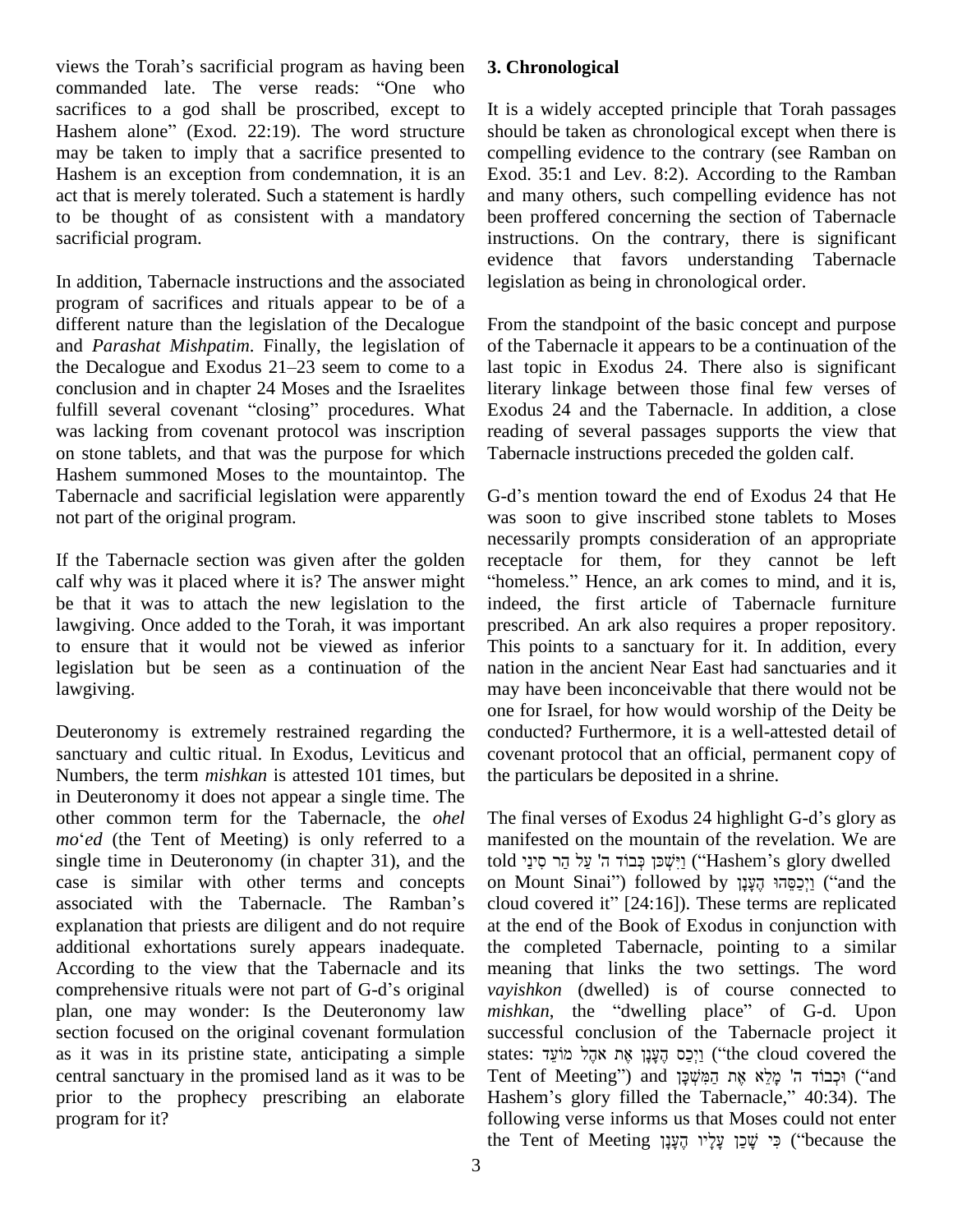cloud abode upon it"), just as it had stated at the end accour of chapter 24 when Moses was on the mountain. Once cloud abode upon it"), just as it had stated at the end<br>of chapter 24 when Moses was on the mountain. Once an e<br>again it states, וְכָבּוֹד ה' מָלֵא אֶת הַמִּשְׁכָּן (''and Hashem's 17). of chapter 24 when Moses was on the mo<br>again it states, פְּמִשְׁכָּן , מְאֵי אֶת הַמִּשְׁכָּן ("arglory filled the Tabernacle" [40:35]).

The subsequent three verses that conclude the Book of Exodus are a type of coda, looking back from a future time  $(40:36-38)$ . They speak of G-d's cloud that was upon the Tabernacle, through which He led the nation on its travels. The verse before the coda (v. 35) depicted Moses as unable to proceed because of the cloud, analogous to the situation that had obtained on the mountain. The Book of Leviticus begins with the statement that Hashem called to Moses from the Tent of Meeting (just as He had done on Mount Sinai) and began transmitting laws to him from there.

The parallelism is clear and extensive. The Tabernacle is presented as the vehicle through which G-d's presence moved from the mountaintop to the people, to be present with them when they depart that location. As He spoke from the mountaintop He will the Torah's order is chronological. G-d's instructions continue to speak from the Tent of Meeting. Of course, had the Tabernacle section been added after the golden calf it could have been presented in this manner, for the nation had not yet departed Mount proof of Israel's true repentance before being joyous Sinai, but the structure as we have it does connect smoothly and there is no compelling reason to interpret it as out of chronological order.

The last verse of chapter 24, stating that Moses remained on the mountain for forty days and forty nights, seems to point to his receiving extensive and religious center. He took האהל ("the tent"), detailed instructions, such that he would require a significant period of time to learn. This seems to refer to the lengthy instructions for the Tabernacle. No ("Tent of Meeting"). All who sought Hashem would other instruction is implied. Indeed, at several points a specific facet of Tabernacle instructions explicitly refers to what Moses was shown on the mountain contrast to the later *ohel mo'ed* that refers to the (25:40; 26:30; 27:8), implying that there had been an extensive "teaching" program of them. The only instructions in the Torah that directly refer to those subject. Moses had a concept of an *ohel mo'ed* that days when Moses was on the mountaintop are those relating to the Tabernacle.

After the cloud covered the mountain for six days, Hashem called to Moses on the seventh day (24:16). This is an unmistakable reference to the Sabbath, a theme closely associated with the Tabernacle as we will demonstrate in coming studies.\* At the conclusion of Tabernacle instructions, just before the Clearly, the "testimony" refers to the tablets. Given

account of the giving of the tablets, Hashem presents an elaboration of the Sabbath commandment  $(31:12-$ 17). This is the only subject so interposed, pointing to the thematic linkage. That G-d had Moses wait six days and called to him on the seventh day to ascend further seems to make a statement in symbolic terms: just as He had created the earth and all in it to be the dwelling place for humans in six days, in these six days He prepared the plans for the dwelling place that Israel (representing mankind) is to construct for Him.\*\*

There is a significant difference between Hashem's formulations of the instructions concerning the There is a significant difference between Hashem's<br>formulations of the instructions concerning the<br>Tabernacle's construction and the Sabbath regulations formulations of the instructions concerning the<br>Tabernacle's construction and the Sabbath regulations<br>as He presented them to Moses and Moses' transmission of them to Israel.The former are joyous and optimistic, expressing the loftiest of goals, whereas Moses' presentation is lackluster and minimalist (as we will demonstrate in our *Parashat Vayakhel* study). It seems to be another indication that the Torah's order is chronological. G-d's instructions *Vayakhel* study). It seems to be another indication that preceded the golden calf. Moses did not get the chance to transmit them to the people until after the golden calf. At that point it was necessary to await chance to transmit them to the people until after the golden calf. At that point it was necessary to await proof of Israel's true repentance before being joyous and optimistic.

Subsequent to the golden calf but before covenant Subsequent to the golden calf but before covenant<br>restoration – before G-d would have transmitted Tabernacle instructions if they had not been given restoration – before G-d would have transmitted<br>Tabernacle instructions if they had not been given<br>before the transgression – Moses established a rabernacle instructions if they had not been given<br>before the transgression – Moses established a<br>religious center. He took מָאהֶל ("the tent"), emphasized with the definite article, pitched it at some religious center. He took הָאהָל ("the tent"),<br>emphasized with the definite article, pitched it at some<br>distance outside the camp, "and called it *ohel mo"ed*," emphasized with the definite article, pitched it at some distance outside the camp, "and called it *ohel mo'ed*," ("Tent of Meeting"). All who sought Hashem would distance outside the camp, "and called it *ohel mo'ed*,"<br>("Tent of Meeting"). All who sought Hashem would<br>go to "the *ohel mo'ed* that was outside the camp" ("Tent of Meeting"). All who sought Hashem would<br>go to "the *ohel mo'ed* that was outside the camp"<br>(Exod. 33:7). That Moses "called it" *ohel mo'ed*, in go to "the *ohel mo*'ed that was outside the camp"<br>(Exod. 33:7). That Moses "called it" *ohel mo*'ed, in<br>contrast to the later *ohel mo*'ed that refers to the (Exod. 33:7). That Moses "called it" *ohel mo'ed*, in the text seems to emphasizes, sheds light on our Tabernacle, which was the actual *ohel mo*<sup>e</sup> *ed*, a point was supposed to have been established inside the camp but was now canceled. Accordingly, he provided a substitute (which apparently remained with the nation after reconciliation with G-d).

At the conclusion of the instructions concerning the ark, G-d tells Moses, "You shall place in the ark the At the conclusion of the instructions concerning the ark, G-d tells Moses, "You shall place in the ark the testimony that I am going to give to you" (25:16, 21). ark, G-d tells Moses, "You shall place in the ark the testimony that I am going to give to you" (25:16, 21).<br>Clearly, the "testimony" refers to the tablets. Given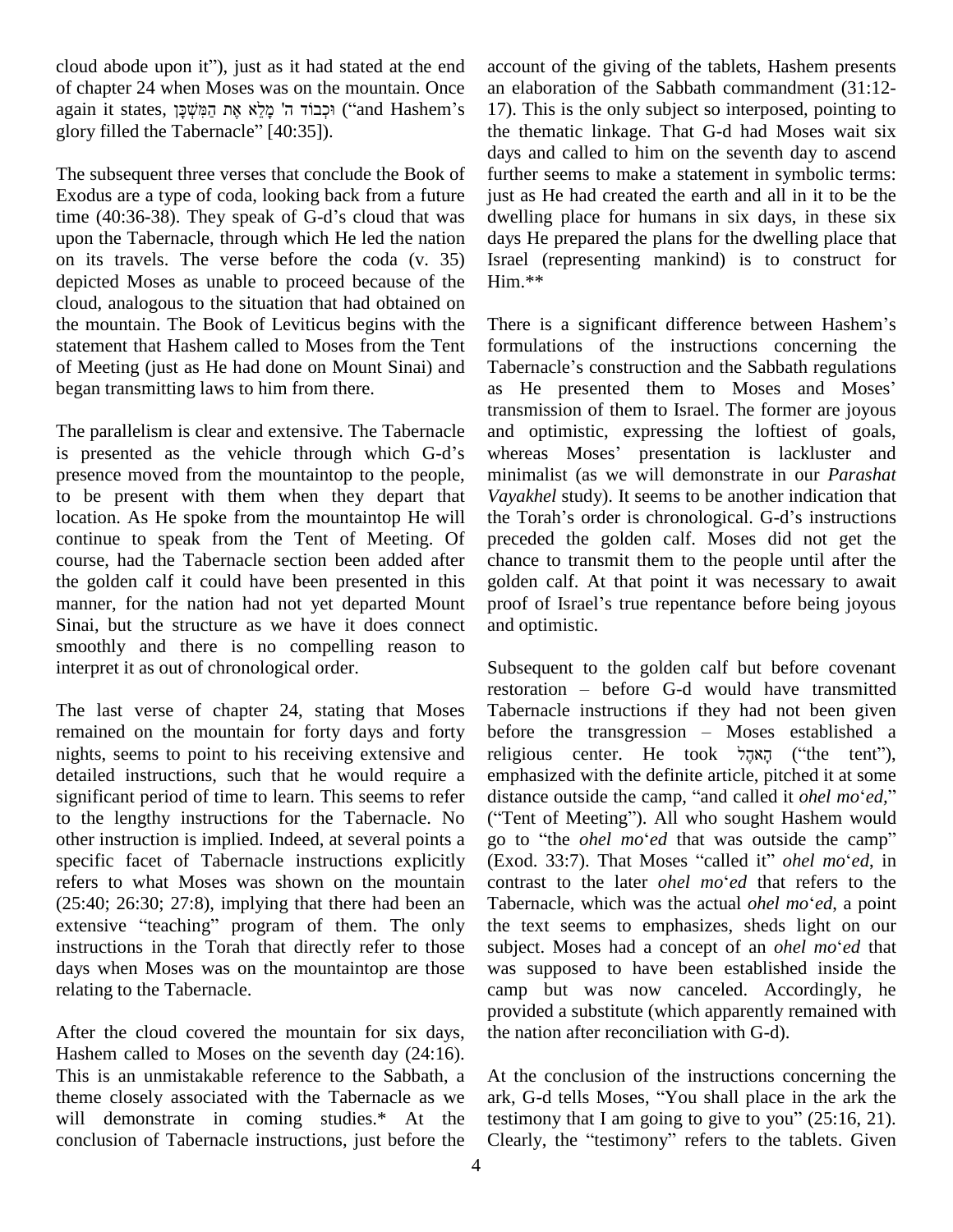that there was no statement beforehand that Moses was to provide the stone, it appears that this is the was to provide the stone, it appears that this is the orig fulfillment of what G-d had previously told Moses, <br>"And I will give you the stone tablets" (24:12). This Fina does not appear to be referring to the second set of and tablets; regarding the latter, G-d instructed Moses Tablets of stone like the first ones" (34:1). G-d Thus, G-d transmitted Tabernacle instructions to Moses before the first set of tablets was given to him and before the golden calf.

## **4. Answering Several Questions**

If Tabernacle instructions are in chronological order, why did G-d make no mention of them when summoning Moses to ascend the mountain, focusing exclusively on the tablets when explaining the purpose of the summons? Perhaps, since the tablets with the Decalogue inscribed on them represent the the "new" legislation became an intrinsic part of the essence of the covenant and are in a category by themselves, everything else is subordinate. The subordinate cannot be cited as a purpose when the primary purpose is being presented.

Why was the verse that followed Tabernacle instructions, that informed of G-d's giving Moses the tablets (31:18), structured as a continuation of the passage at the end of chapter 24, in which G-d informed Moses that He was going to give him the Number tablets? Perhaps the later verse was intended to close Sinai is the "envelope" that began with G-d informing Moses tablets? Perhaps the later verse was intended to close the "envelope" that began with G-d informing Moses that He was summoning him in order to give him the tablets. Hence, the unusual syntax of that later verse is because it does refer back to that opening passage. This renders the many intervening chapters a substructure within the larger narrative framework, a requisite digression that is parenthetical in relation to of bringing the consciousness of G-d's presence more the tablets.

In our discussion on *Parashat Ki Tissa* we will marshal evidence to demonstrate that there were some additions to the instructions for Tabernacle construction subsequent to the golden calf. Instructions for the incense altar and taking the census holiness code. The section of blessings and curses were not included when the original instructions were near the end of Leviticus – in accordance with were not included when the original instructions were transmitted. (According to the school of thought that all Tabernacle instructions followed the golden calf, it would appear necessary to posit that there were two stages of additions.) Similarly, in our *Parashat Shemini* studies we will point to an indication that as a result of the golden calf the dedication procedures of

the Tabernacle were modified from what they originally had been planned to be.

Finally, as regards the arguments made by Abarbanel and Sforno, the following may be said. Even if Tabernacle instructions are in chronological order, G-d's plans for it and the sacrificial legislation may very well have been an addition to the lawgiving, not a part of His original covenantal program. This appears to reflect a Divine outlook similar to that described by the Rambam, that G-d did not desire a sacrificial program in the first instance but instituted one as a concession to human nature (Guide for the Perplexed, 3:32; see our study *Maimonides on Sacrifices and Related Matters Part I*). Accordingly, the laws for sanctuary and sacrifices came only after His more basic lawgiving was concluded and covenant finalization was in progress. Once instituted, His more basic lawgiving was concluded and<br>covenant finalization was in progress. Once instituted,<br>the "new" legislation became an intrinsic part of the Torah, enriching the covenant.

## **5. In the Broader Torah Structure**

*Parashat Terumah* (Exod. 25:1–27:19) begins a lengthy unit of the Torah that corresponds with the duration of Israel's stay at Sinai. The Tabernacle and associated legislation extends through the rest of Exodus, all of Leviticus and into chapter 10 of associated legislation extends through the rest of Exodus, all of Leviticus and into chapter 10 of Numbers, at which point the nation's departure from Sinai is narrated.

The instructions for and the construction of the Tabernacle occupy the balance of Exodus except for the three-chapter interposition of the golden calf episode and its aftermath. Leviticus is mostly concerned with elaboration of the Tabernacle concept of bringing the consciousness of G-d's presence more concerned with elaboration of the Tabernacle concept fully into the daily life of the Israelites, above and beyond the basic covenantal relationship that had been established prior to Exodus 25. Leviticus legislation constitutes, in order, regulations for sacrificial worship, investiture of the priests and laws governing their responsibilities, the purity program and the holiness code. The section of blessings and curses near the end of Leviticus – in accordance with holiness code. The section of blessings and curses<br>near the end of Leviticus – in accordance with<br>established covenant format – essentially concludes the covenantal program.

The first chapters of Numbers deal with the camp's organization around the Tabernacle and travel preparations based on having the representation of